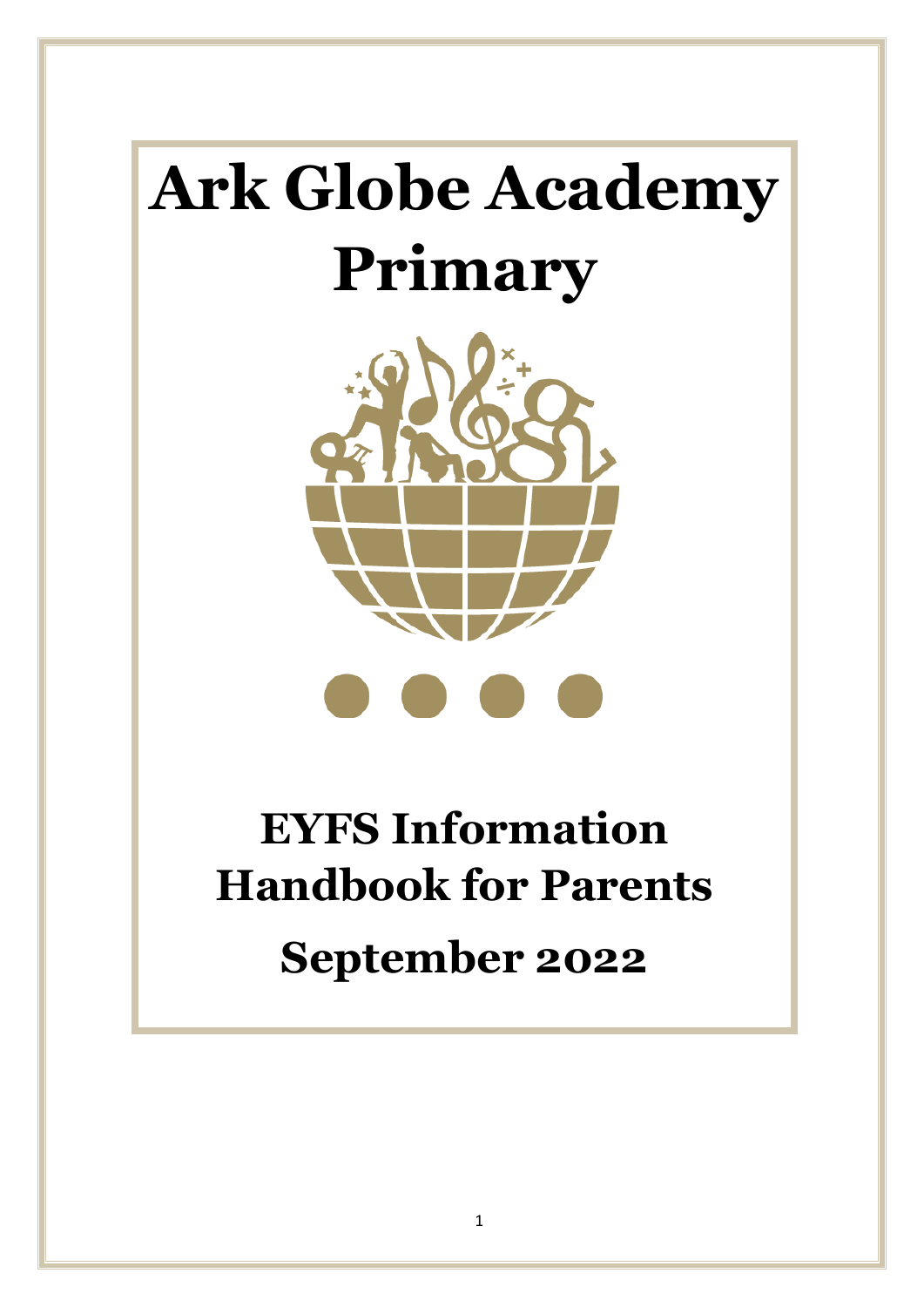# **Welcome to Ark Globe Academy Primary**

We want your child to feel confident, happy and secure when starting school and hope this information handbook answers any questions, worries and fears you may have so that you too feel confident when they start school.

The first section relates to the Nursery application process for your child whilst the second section relates directly to the Early Years Foundation Stage (EYFS) such as the curriculum.

# **Section One: Nursery Application process**

#### **What is our Nursery Offer from September 2022?**

In order to meet the needs of our local community, we are able to offer both full and part time places:

• From September 2022, we will offer 50 full time and part time Nursery places for children aged  $3 - 4$  years old:

| 14 Part time places | $8:30 - 11:30$ am |
|---------------------|-------------------|
| 18 Full time places | $8:30 - 3:30$ pm  |

- All Nursery places will be offered on a first come, first served basis and once full will follow the same criteria as our school admissions:
	- ➢ Looked After Children and all previously Looked After Children;
	- $\triangleright$  Children of a staff member who fills a post for which there is a demonstrable skill shortage as approved by Ark Schools. (This priority is limited to no more than one place in each form of entry in any year).
	- ➢ Children who have a sibling who already attends the school and who will continue to do so on the date of admission (for this purpose "sibling" is a whole, half or step-brother or step-sister or an adopted child resident at the same address);
	- $\triangleright$  Children of staff in the school may also receive priority where the parent has been employed in the academy for two or more years at the time of the application for admission (that is the year before admission). Priority is limited to no more than one place for each form of entry in any year.
	- $\triangleright$  Children who live closest to the school using a straight-line distance from the main entrance of the academy to the main entrance to the child's home.

# **What type of Nursery place am I eligible for?**

Please visit thee Government's Childcare choices website for their eligibility calculator: [www.childcarechoices.gov.uk](http://www.childcarechoices.gov.uk/)

To use this calculator, you will need:

- To know the working hours and income for yourself (and your partner if you have one)
- Child's date of birth
- Benefits your children receive

The calculator should take approximately 5 minutes to complete.

# **How do I apply for a place at Ark Globe Nursery?**

Once you know which entitlement you are eligible for, you then apply for either a full time or a part time place at Ark Globe. If you wish to apply for a full-time place, you will need to apply for a code at [www.childcarechoices.gov.uk.](http://www.childcarechoices.gov.uk/) You will need your NI number and if self-employed your unique taxpayer reference. Without this code, your child will not be allowed to attend full time and you will need to apply for it every term to ensure your child attends full time the following term.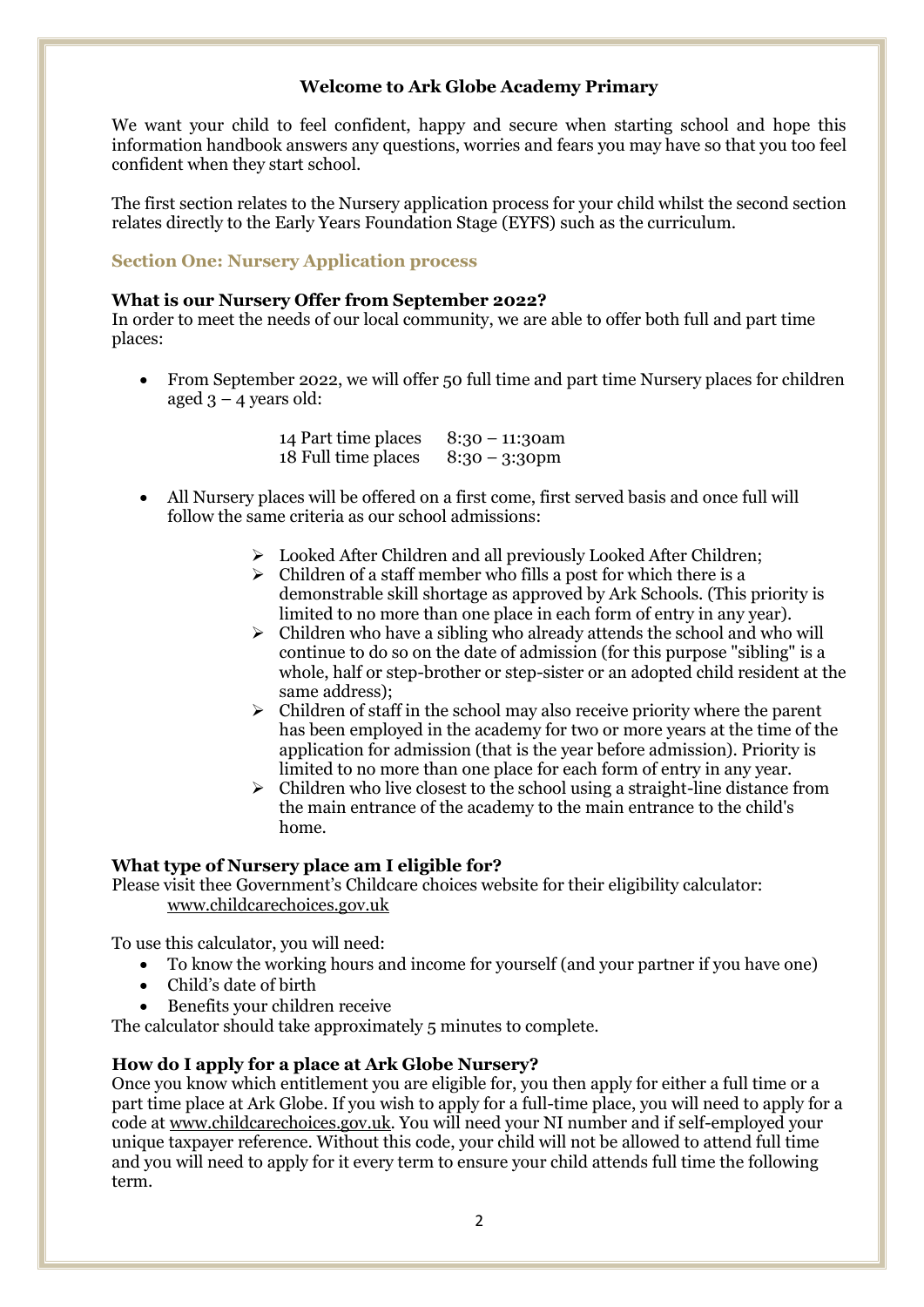The application form is available from the Primary office – please complete and return the form together with supporting paperwork:

- Birth certificate
- Proof of address
- Utility bill or council tax bill

Once your application has been submitted, you will be notified of the status of your application within one month of submission.

## **What do I do if my eligibility changes?**

Your eligibility for 30 hours free childcare must be re-confirmed every 3 months. In line with our admissions policy, if your eligibility for 30 hours funding changes at any point, you will be offered a 15 hours place if this is available. If it is not, you will be placed on our waiting list and will be notified when a space becomes available.

#### **When does my child start Nursery?**

Nursery pupils can start in the September after they have turned 3 years old. Our Nursery opens in line with our school term dates which can be found on our website: [www.arkglobe.org](http://www.arkglobe.org/)

#### **What is the induction process?**

Once we have received your application, we will confirm the status of the application within one month. In the summer term 2022, a **home visit** will be conducted by two members of the Nursery staff to find out more about your child in their own surroundings. We will then invite you and your child in for a **'Stay and Play'** session in June 2022. Your child will then start at some point in the first week of the new academic term in September 2022 – we will let you know ahead of time when this date will be.

#### **If I have more questions, who can I contact?**

If you would like to discuss anything about the Nursery application process or have any further questions about Nursery, please do not hesitate to contact us a[t info@arkglobe.org](mailto:info@arkglobe.org)



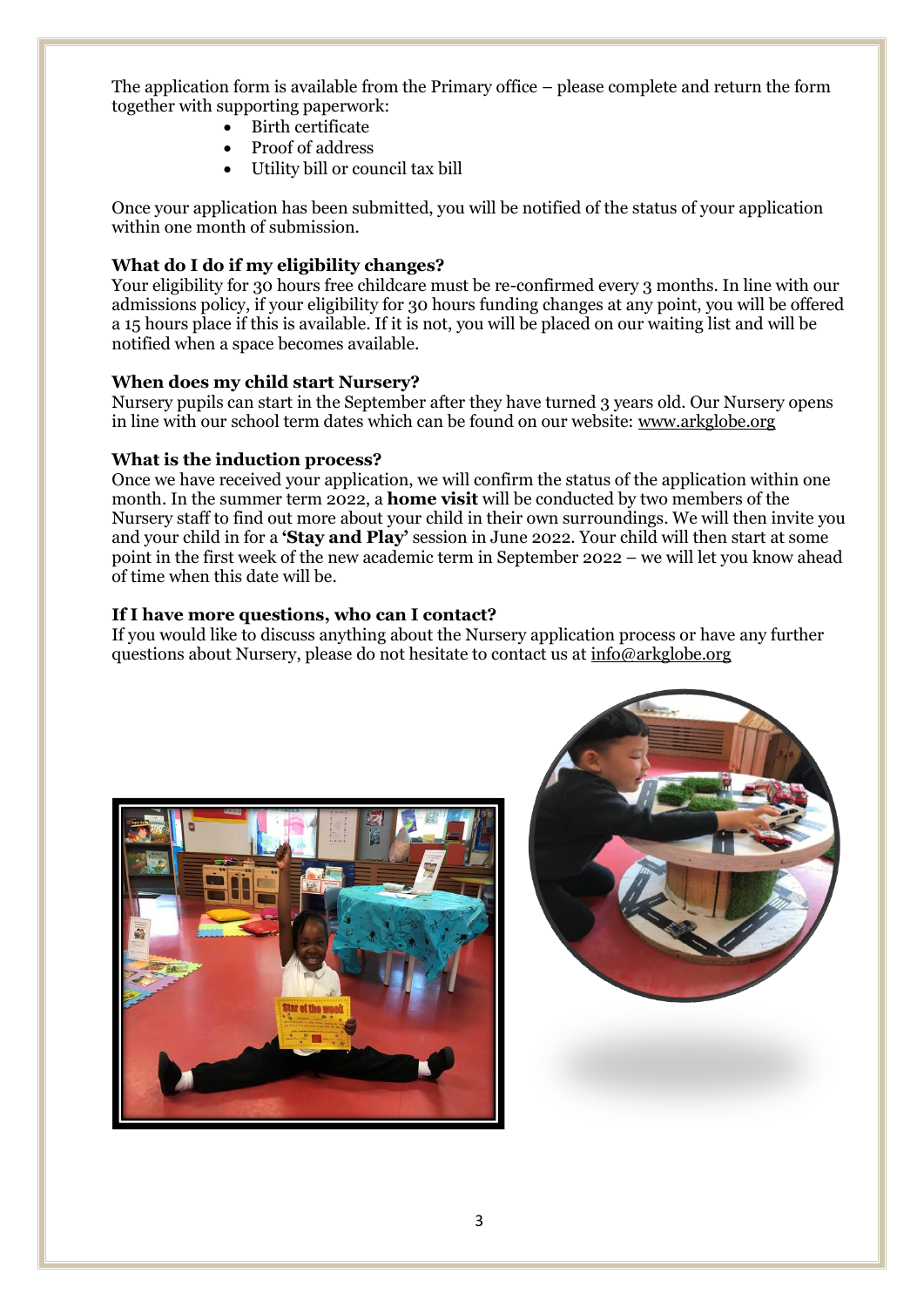# **Section Two: Early Years Foundation Stage Information**

## **What is the Early Years Foundation Stage?**

This first key stage of learning is for children from birth to five years of age and has its own curriculum. This includes Nursery and Reception. The Foundation Stage makes a crucial contribution to children's early development and learning. It is the time when the groundwork for each child's learning is established and a time to develop many early skills.

We provide children with a rich variety of teaching and learning experiences that are appropriate to their needs. The Foundation Stage is about developing key learning skills such as listening, speaking, concentrating, persistence and learning to work and co-operate with others. There are seven areas of learning that make up the Foundation Stage Curriculum:

# **Three Prime Areas**

- **Communication and Language** children develop skills and confidence in speaking and listening in a range of situations.
- **Physical Development**  children develop their co-ordination, control, and movement through being active.
- **Personal, Social and Emotional Development** within clear boundaries children form positive relationships, develop social skills and respect for others and understand appropriate behaviour.

#### **Four Specific Areas**

- **Literacy** through the daily phonics lesson (Read, Write Inc.) children link sounds and letters and begin to read and write. In addition, there is a daily literacy lesson and planned opportunities for reading. Fine motor skills development and handwriting are also formally taught and practised.
- **Mathematics** through the daily maths lesson, pupils are taught in short chunks of whole class teaching and focused maths experiences and during the afternoons, maths meetings which include conversations about number, 'everyday' maths and oral rehearsal of number sequences and patterns.
- **Understanding the World** finding out about people, places, technology and the environment.
- **Expressive Arts and Design** exploring a wide range of media and sharing their thoughts, ideas and feelings through a variety of activities in art, music, movement, dance, role-play, and design and technology.

Children in the Foundation Stage need to experience things in a wide variety of contexts and as such, the outdoor learning environment is a large part of the curriculum. Activities across all areas are planned for to allow children the opportunity to develop holistically and grow as individuals.

Every child has the opportunity to experience situations first-hand through a mix of both play and structured activities. All adults involved in the children's learning keep records on the children's experiences and this feeds into all assessments. These records are kept in online learning journals - EExAT (Early Excellence Assessment Tracker) and show the children's progress over the year.

Parents are also able to contribute to EExAT with any learning that takes place at home.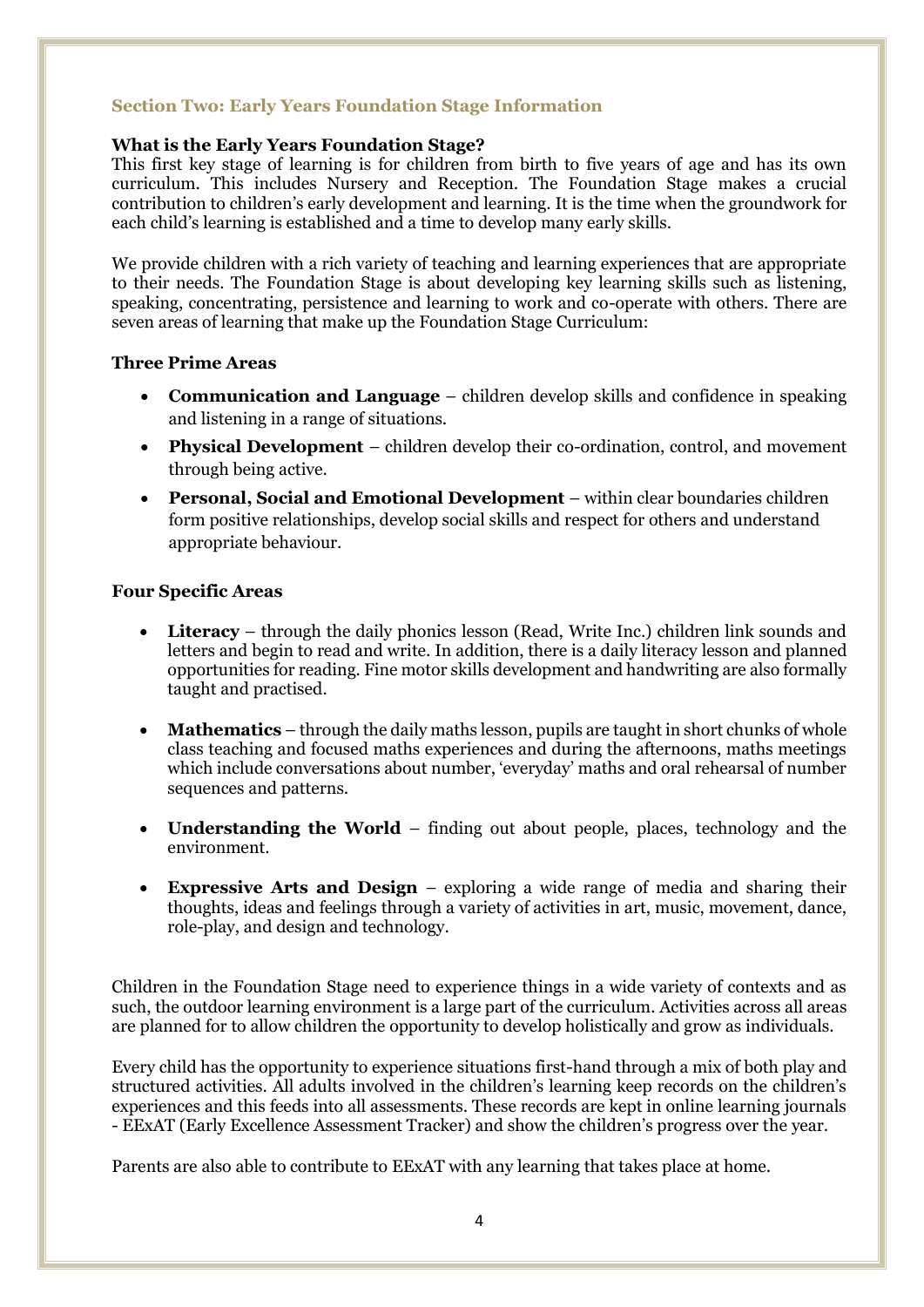We encourage reading, communication, and mathematical skills from the very beginning. Reading is taught through a structured phonics scheme (RWInc.) supplemented with a wide range of other books. We encourage parents to work with their children at home by reading to them on a daily basis, discussing the pictures and asking questions about the text.

We are always pleased to discuss ways in which parents can help their child at each stage of their development.





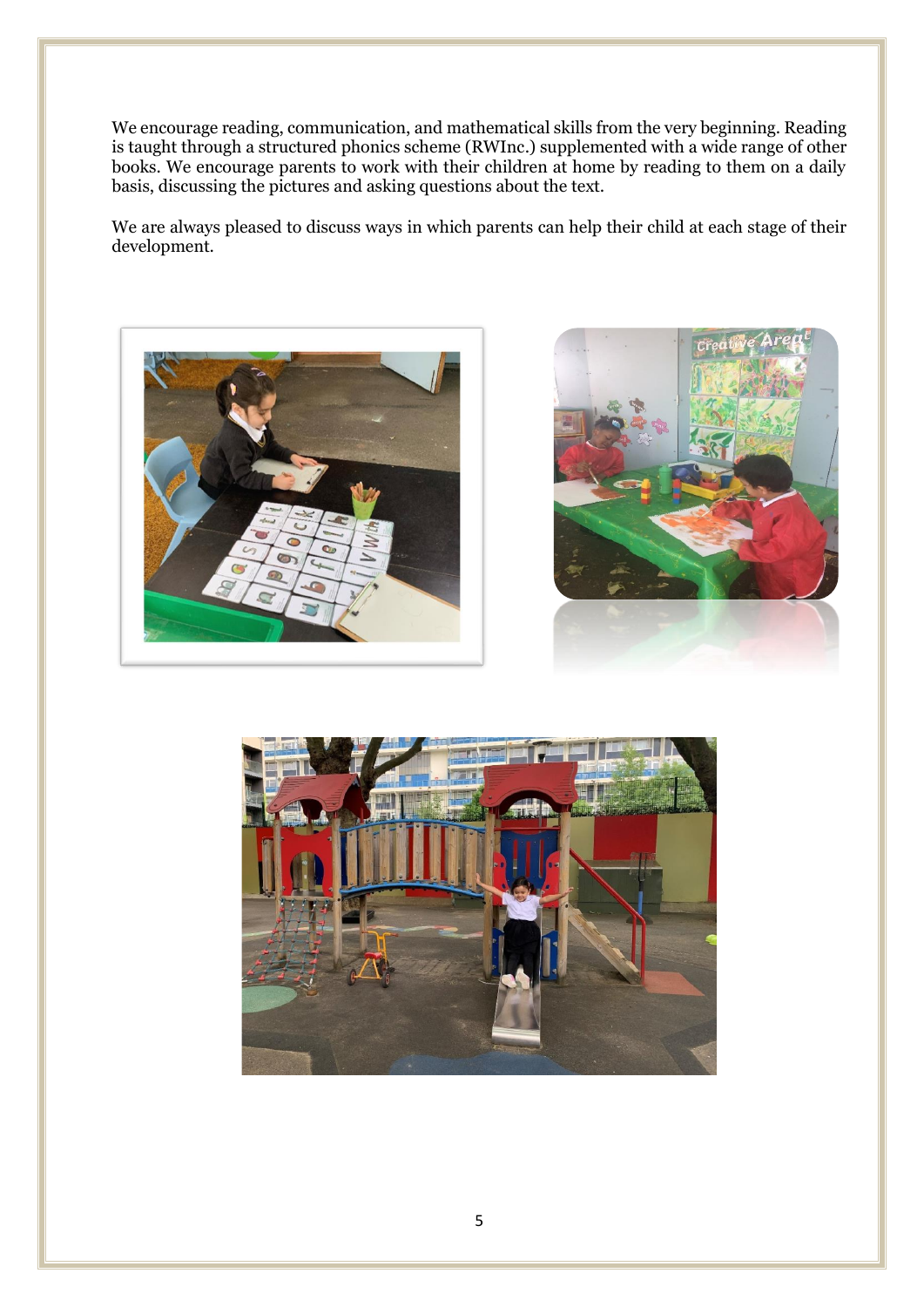#### **Who are the staff in the EYFS?**

#### **Early Years Phase Leader:** Ms Chloe Ratnatunga

#### **Nursery Teachers and Co-Teachers:**

**Newton Class:** Ms N. Green (Class teacher) Ms Shanu (Co-teacher) Ms Ranu (Co-teacher – Mondays, Tuesdays and Wednesdays) Ms Lucy (Co-teacher – Thursday and Fridays)

| <b>Reception Teachers and Co-Teachers:</b> |  |
|--------------------------------------------|--|
| Ms Shah (Class teacher)                    |  |
| Ms Anastasia (Co-teacher)                  |  |
| Ms Carpenter (Class Teacher)               |  |
| Ms Emma (Co-Teacher)                       |  |
|                                            |  |

All of our classes are named after mathematicians.

The children will also have contact with lots of other staff but will include:

| <b>Primary Principal:</b> | Ms S. Colburn   |
|---------------------------|-----------------|
| <b>Vice Principal:</b>    | Ms S. McAuliffe |
| <b>SENCo:</b>             | Ms A. Kenshole  |
| <b>Art Teacher:</b>       | Mrs P. Sanders  |
| <b>Sports Coach:</b>      | Mr Malachi      |

#### **Starting in the EYFS:**

#### **What do I do when I bring my child in the mornings?**

The school red gate opens at 8:25am and you can bring your child into the school playground and wait outside your child's Nursery or Reception classroom door. Please stay with your child until the class teacher or co-teacher opens the door and welcomes in your child.

Please say your goodbyes quickly, even if it seems really hard and the children are reluctant to leave you. Your child needs to take off their own coat themselves and hang it on their peg, the book bags go into boxes outside the classroom.

All members of the Senior Leadership Team are on duty in the playground from 8:25am.

The red gate closes at 8:35am and if your child arrives after this time they are classified as late which is then recorded down. Any child who arrives after 9am will receive a U code which counts towards absence. If punctuality becomes a recurring problem, it is then referred to our school Attendance Officer.

If your child attends the Nursery in the morning the session is from **8:30 – 11:30am.** If your child attends the Full Time Nursery the session is from **8:30am – 3:30pm.** 

#### **Please note, we do not hold afternoon only Nursery sessions.**

Please try to be on time when you collect your child as children can get upset if they think you might not be picking them up.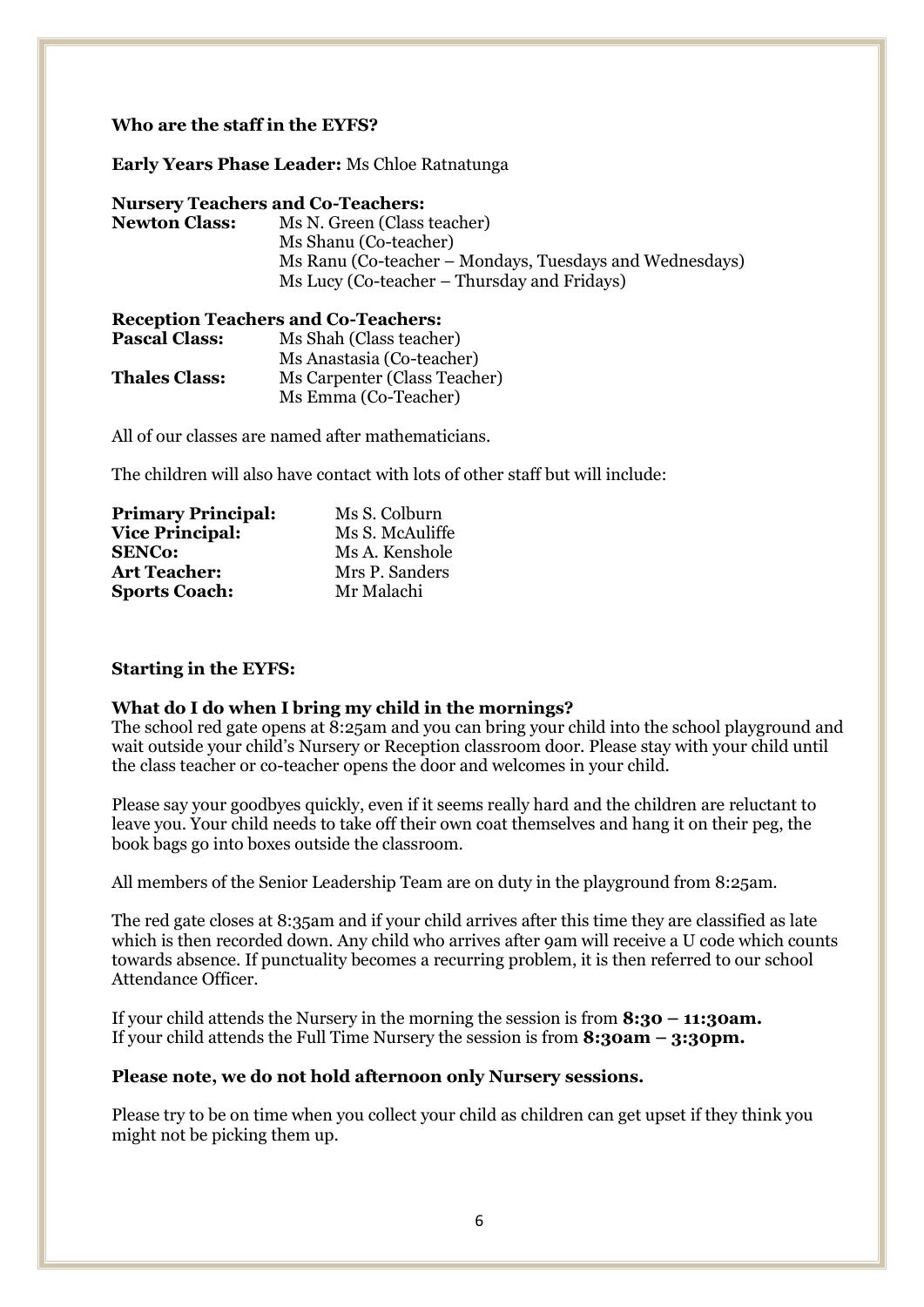## **What happens if my child is late for school?**

If you arrive after the start of the school day, you should take your child to the school office, so they can be put in the register. Always let us know if your child is unwell and absent from school. Punctuality to school is very important so children do not miss out on key learning which often takes place at the start of a day.

#### **What do I do when it is not the usual person collecting my child?**

If anyone other than the usual adult is going to collect your child, please notify the school office as soon as possible. We will not hand your child over to anyone who we are not authorised to.

## **What uniform do I need to get for my child?**

The children will need to have black leather or leather look shoes (no boots please) and outdoor coats that they are able to fasten and unfasten themselves. We encourage independence at all times.

We would also like all EYFS pupils to bring in **wellington boots** (name them please) which will stay at school.

Children are **not** allowed to wear jewellery, make up or nail varnish at school and children with long hair should wear it tied back as much as possible.

Please ensure all your child's belongings (book bags, clothing, shoes etc) are named with their full name. School Uniform is available from White Hall Clothiers.

# **School uniform is:**

#### **GIRLS**

White polo shirt Black school V-neck jumper Black skirt or pinafore dress and black tights /white socks Yellow checked summer school dress and white socks Black trousers Black leather school shoes – no boots, trainers or fabric shoes please Black / white or yellow hijab (no sparkles please)

#### **BOYS**

White polo shirt Black V-neck school jumper Black trousers / shorts Black leather shoes - trainers are **not** allowed

Every child will need a warm, waterproof coat as the children will go outside every day. Please provide a school book bag for every child which must come to school every day.

# **Please ensure everything is labelled.**

If your child loses an item of clothing or property and is unable to locate it in the classroom, please look in the lost property box located in the playground. We discourage toys to be brought to school due to the fact they become lost or broken, unless they are linked to 'show and tell' or a class topic.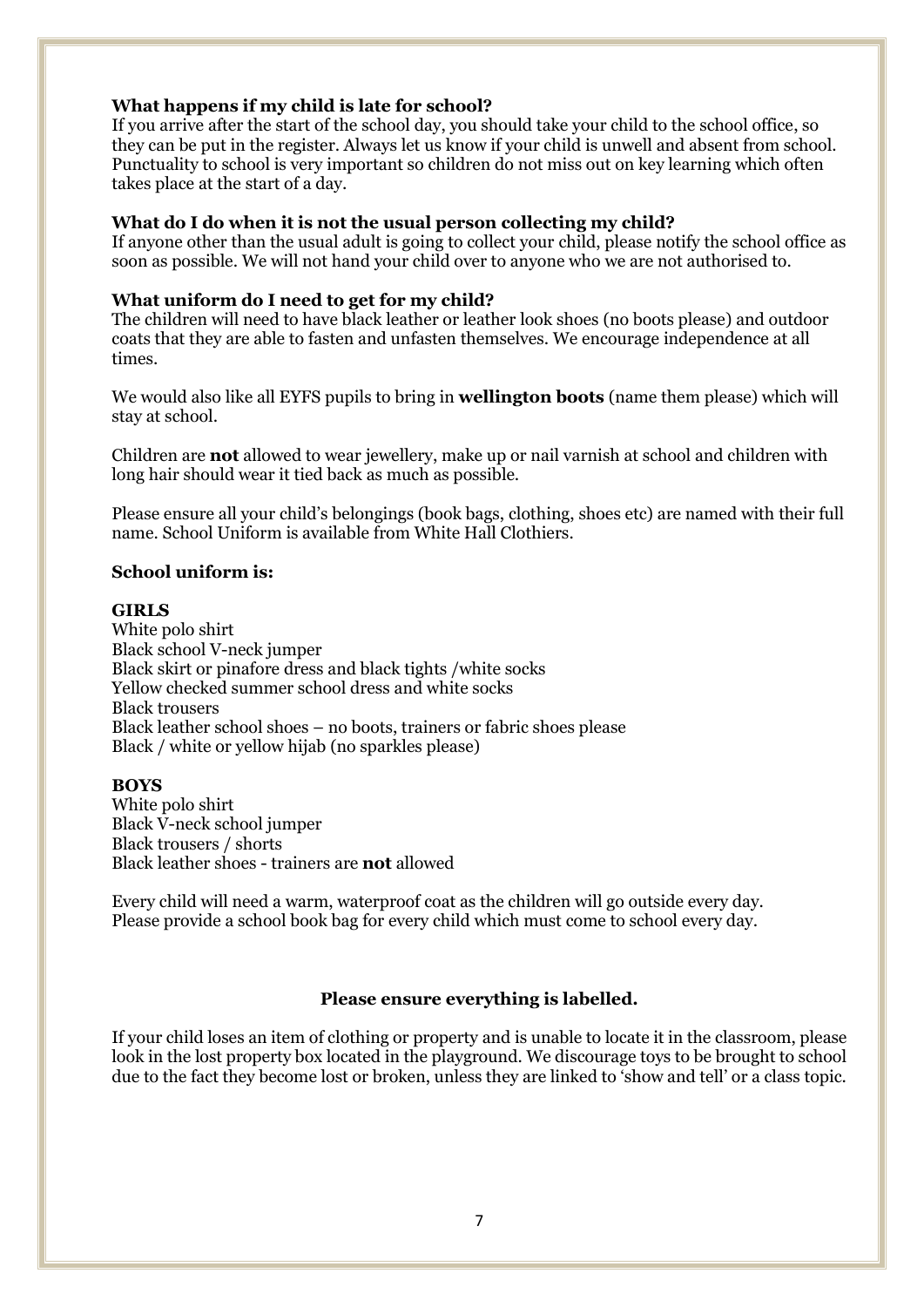

# **During the day...**

# **Will my child need a snack?**

We provide a healthy snack (fruit) each day in the EYFS. The fruit and vegetables are provided under the 'School Fruit and Vegetables' scheme introduced by the government, which provides a piece of fruit or vegetable for each child in our Early Years and KS1 free of charge. Water is freely available to all pupils and Nursery has a water fountain outside their classroom.

#### **Packed Lunches**

Pupils in Reception all receive a school lunch free of charge, however if you would prefer they can bring in their own packed lunch at the start of the day.

If your child attends the Nursery full time, they will need to bring in their own packed lunch from home. They will eat it in the classroom.

# **What do I need to do if my child needs medication?**

All medicines are held in the office including any inhalers. Should your child need medication for whatever reason, a consent form must be completed. Please ensure you inform the class teacher if medication is to be taken as they will take the child to the office for it to be given.

**What happens if you want to take your child on a holiday in school term time? No holiday unless in exceptional circumstances will be authorised by the school**. Any that are taken will be shown on your child's absence reports as unauthorised absence. We work closely with an Education Officer to ensure pupils attend our school every day.

Overlapping holidays with the beginning of term also has a negative impact on children as during the first half term of starting school or starting a new class, important friendships are made.

Continuous sporadic absence also seriously affects children's ability to make and keep friends as they are often not around to play with.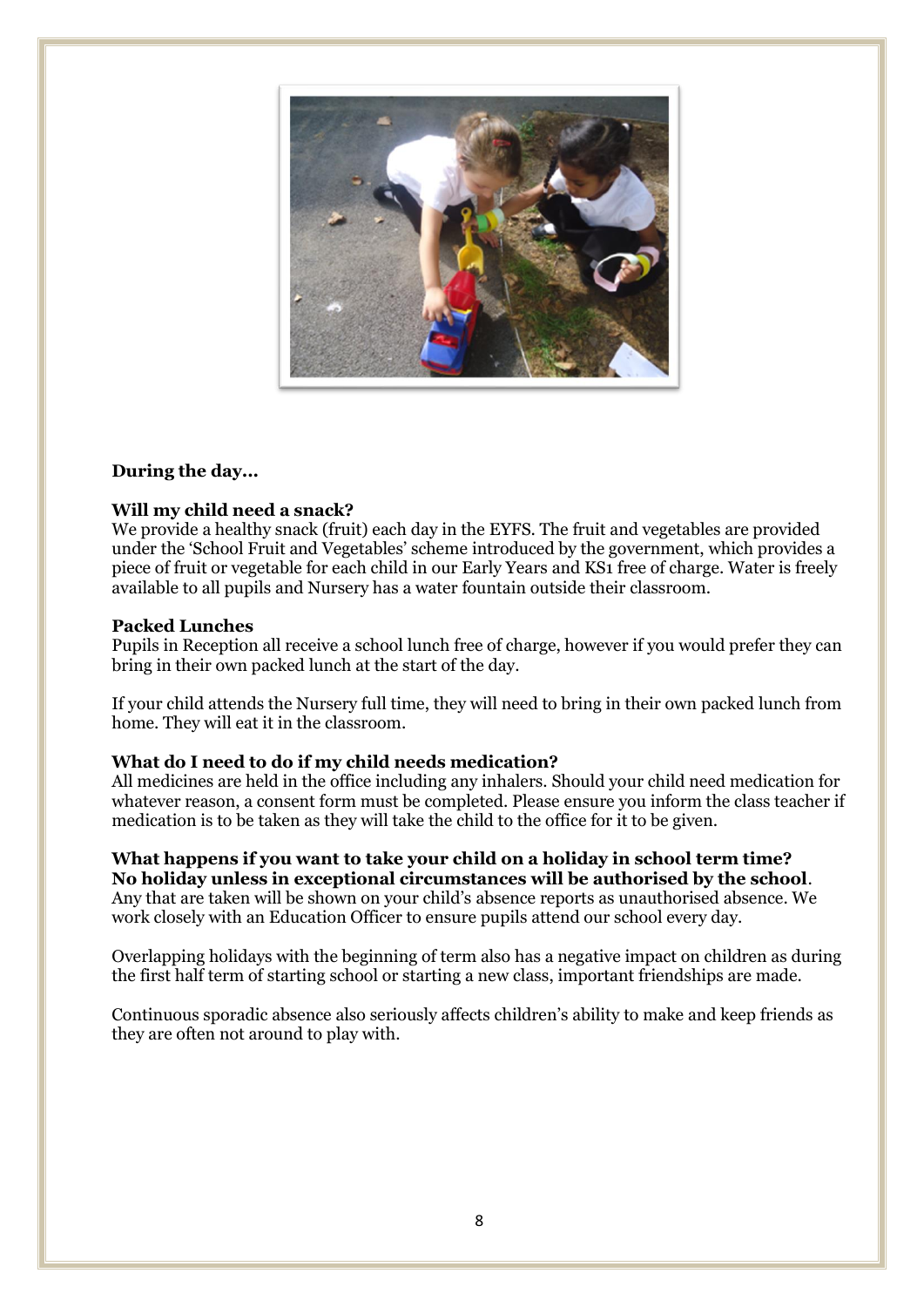### **What will my child be doing at school?**

Your child will have daily handwriting sessions (busy fingers), Literacy and Maths sessions. Other areas of the curriculum are integrated within these activities and during our Discover and Do sessions.

Much of the curriculum is organised in topics. During their time in school some of the children's learning will be structured play. There will also be periods of teacher directed learning.

#### **Self-registration**

When the children come into the classroom, they will find their own name from a table and will add it to the registration board. This is to help them recognise their name and also to let staff know children are in school. We will also register them ourselves. Please encourage the children at home over the summer to recognise their name.

#### **Will my child take reading books home?**

Your child will start bringing picture books home to practise storytelling. Then when they can recognise and sound out some words we will introduce reading books. Lots of reading together at home helps children achieve well in literacy in school. Your child will be given a reading record and we would like you to read the book with your child every day and discuss what is happening, perhaps asking some questions.

Please add comments when your child has read their book and return book bags daily. Please see your child's teacher if you have any queries about your child's reading.

#### **Will my child have homework?**

All Ark Globe pupils will have homework appropriate to their age. Reading is expected every day at home where the adult reads to the child. Other homework is sent home on a Tuesday and it is expected back in school on the Friday of that week. Pupils will be given a homework folder.

#### **Will my child need a book bag?**

Your child needs to keep their reading books and 'reading record' in a book bag – please don't forget to check the book bags regularly for letters and messages. Pupils' work is often sent home as well as homework.

#### **Assessment**

We make regular assessments via observation in adult-directed and child-initiated learning. The assessments form the Foundation Stage Profile, which is submitted to the Local Authority in the final term of Reception.

#### **Digital Learning Journals**

Our online learning journals are the fundamental way we record your child's progress through the Foundation Stage and we complete these digitally. As part of the ongoing process we record and notate observations, achievements and photographs. Following an EExAT (Early Excellence Assessment Tracker) workshop in early September 2022, we will ask you for your contribution to the digital journals, by writing about your child's achievements at home – for example if they have achieved something special.

#### **What should I do if I am worried about my child?**

It is always better to sort out any problems sooner rather than later. In the first instance make an appointment to see your child's teacher, or secondly the Phase Leader – Mrs Ratnatunga - who will always be happy to discuss any problems. The time available before school is limited and hectic so issues are better addressed at the end of the school day. During the year there will also be occasions when parents are invited into school to discuss how their child is progressing.

If you wish to discuss any matter with the Primary Principal, please ask at the school office or speak to Ms Colburn. She is always on the red gate before school and at the end of school.